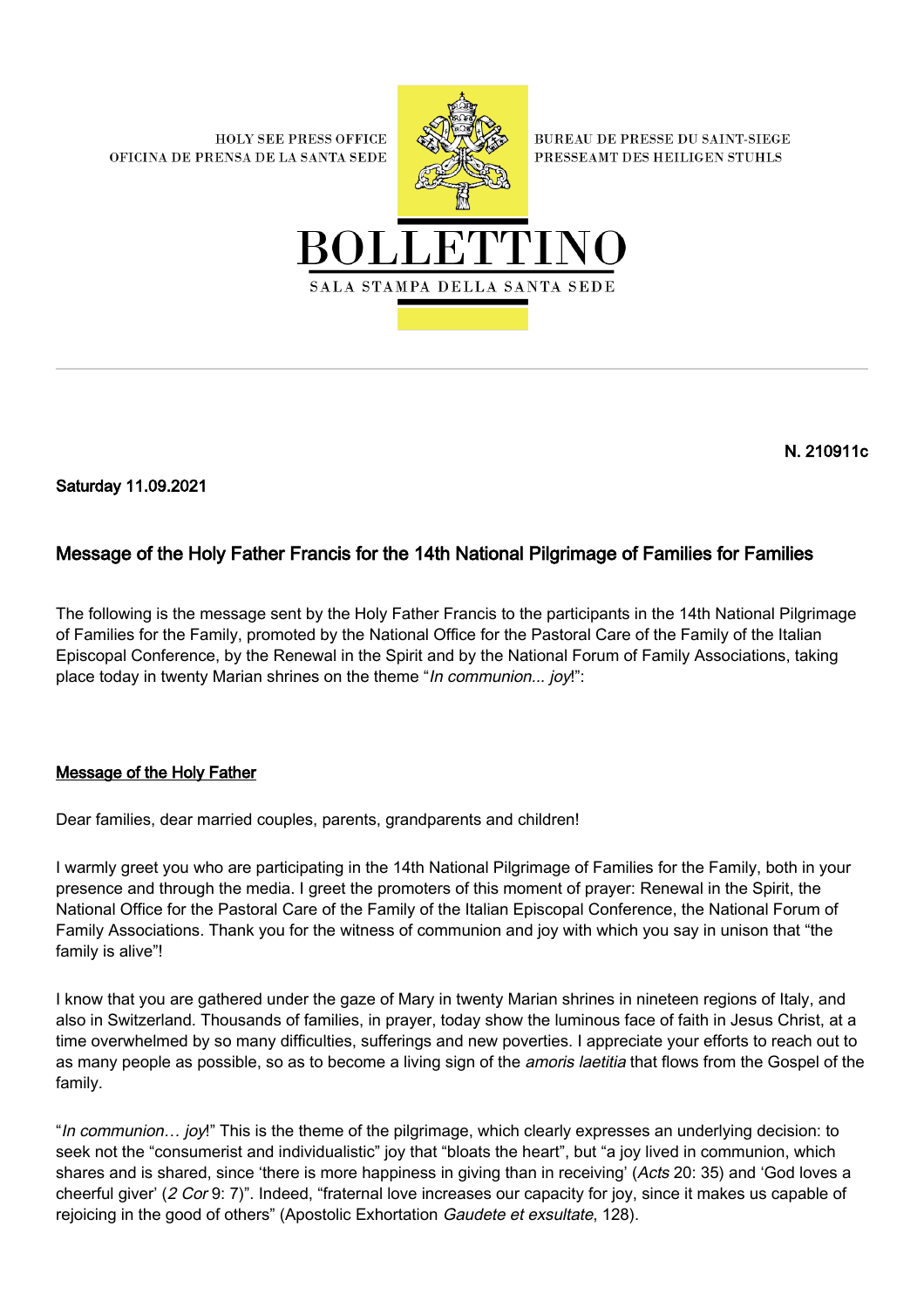Dear friends, the family is alive if it is united in prayer. The family is strong, if it rediscovers the Word of God and the providential value of all its promises. The family is generous and builds history if it remains open to life, if it does not discriminate and serves the weakest and most in need, if it does not stop offering the world the bread of charity and the wine of fraternity.

I encourage you to walk together along this path, and thus to cooperate in preparing, first and foremost with prayer, for the Tenth World Meeting of Families, to be held in Rome from 22 to 26 June 2022, but at the same time also in diocesan communities throughout the world.

I therefore invite you to pray from now on with the official prayer for that meeting:

Holy Father,

we are here before You

to praise and thank You

for the great gift of the family.

We pray to you for the families consecrated in the sacrament of matrimony,

that they may rediscover every day the grace they have received

and, as little domestic Churches

know how to bear witness to your Presence

and the love with which Christ loves the Church.

We pray to you for families

beset by difficulties and sufferings

by sickness, or travails that You alone know:

support them and make them aware

of the path of sanctification to which You are calling them,

that they may experience Your infinite mercy

and find new ways to grow in love.